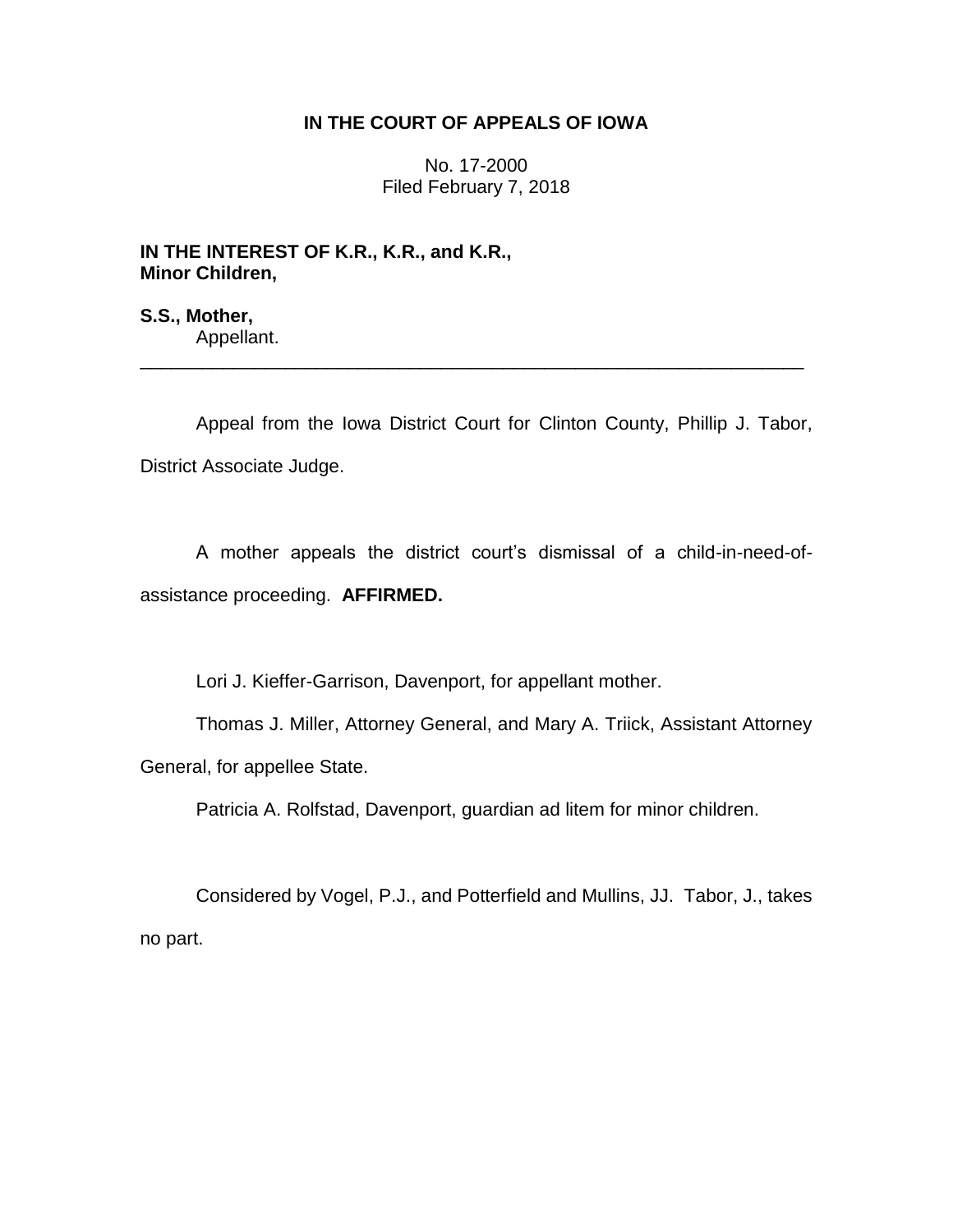## **VOGEL, Presiding Judge.**

The mother of three children, born in 2006, 2009, and 2014, appeals the district court's dismissal of a child-in-need-of-assistance (CINA) proceeding. Because we agree with the district court that the efforts of the Iowa Department of Human Services (DHS) to eliminate the adjudicatory harm had been exhausted, we conclude dismissal was proper. We review a CINA dispositional order de novo. *In re J.S*., 846 N.W.2d 36, 40 (Iowa 2014).

In 2015, the parents' marriage was dissolved. The dissolution decree granted the father physical care of the children and granted the mother visitation. On appeal, the district court ruling was affirmed. Soon after the appeal, the children came to the attention of the DHS because of ongoing post-marital strife to which the children were subjected. Nineteen DHS assessments were completed, of which only one was founded for denial of critical care by the mother. The basis for the finding was that the mother's interactions with the children were placing the children at risk of mental injury.

In April 2017, the State sought and obtained an ex parte removal order through juvenile court proceedings. The children were placed with their father who already had physical care through the dissolution decree—and contact with the mother was ordered to be supervised at the discretion of the DHS. In July, the children were adjudicated CINA as to the mother, pursuant to Iowa Code section 232.2(6)(b), (c)(1) and (2), (*l*), and (n) (2017). Services were offered to the children and both parents in order to rectify the ongoing disharmony. The father was compliant, the mother was resistant, and the children attended some therapy sessions. Another juvenile hearing was held on September 13, and a final hearing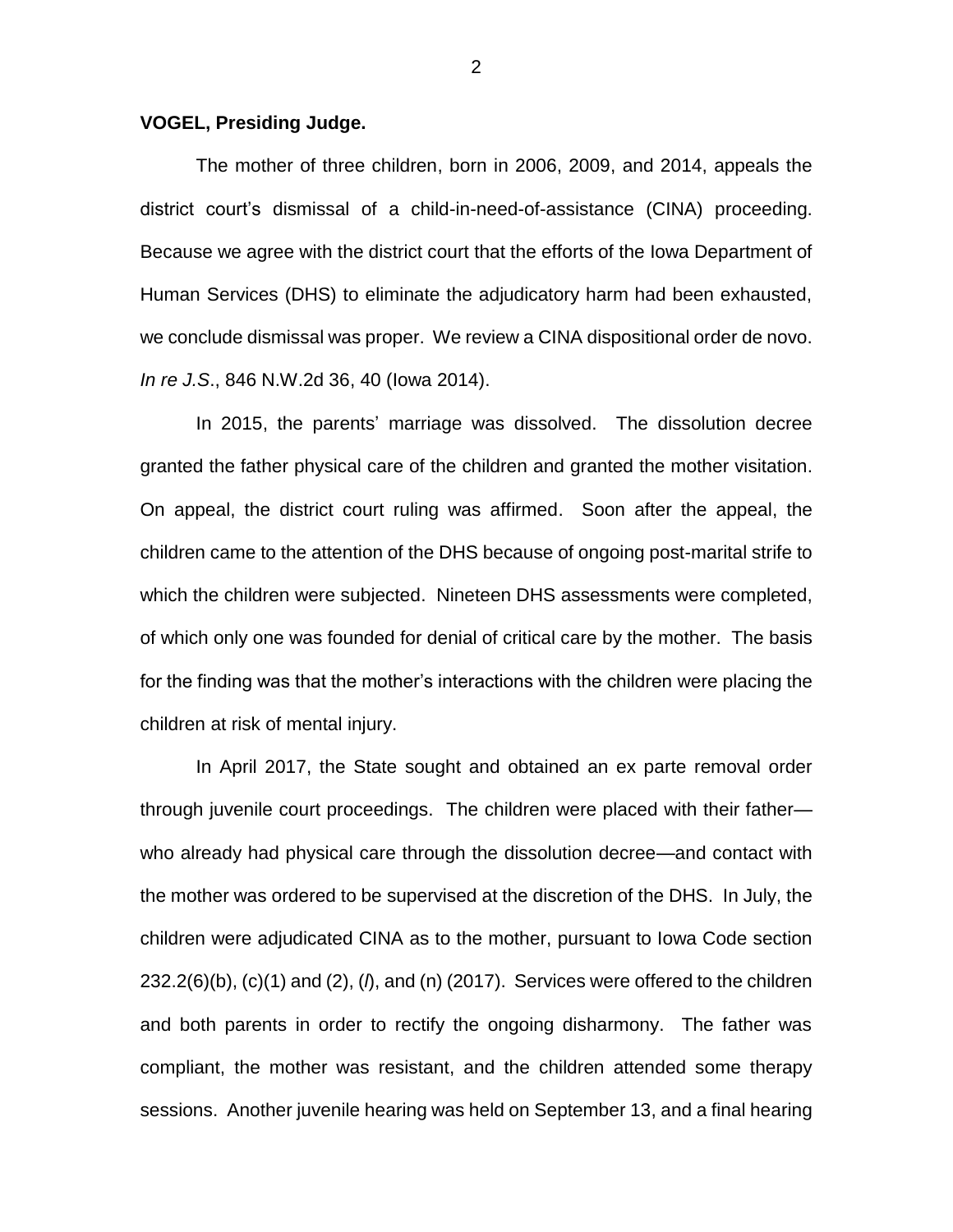was held on November 29. At the final review hearing, the mother sought care of the oldest child; however, the State sought dismissal of the CINA proceeding, asserting:

You can offer as many services to parents that we have available. We have done that in this case to no benefit to the children. The children will always have these parents with custodial disputes because their animosity remains. This is not a court that determines visitation and custody of parents that can't figure these things out. I would ask the court dismiss, as once dismissal is entered, the district court order of visitation reverts back. The mother gets rights of visitation on the weekends, as indicated in—in the decree, and they can litigate these child custody issues in district court. Our services have been to no avail.

The district court dismissed the CINA proceedings, finding:

The court got involved in this case because the parents can't get along . . . . The children are placed with their father in the divorce decree. This case was a service case for the department. The department has nothing else to offer, nothing else to offer these folks . . . . The adjudicatory harm in this case and the services available through the Department of Human Services are exhausted, are exhausted.

The mother appeals, faulting the district court for dismissing the case and

asserting the DHS failed to offer appropriate services to the children to correct the adjudicatory harm she was found to have caused them. Iowa Code section 232.103(4)(b) and (c) provides a court *may* terminate a dispositional order if it has determined, "[t]he purposes of the order cannot reasonably be accomplished" or "[t]he efforts made to effect the purposes of the order have been unsuccessful and

other options to effect the purposes of the order are not available."